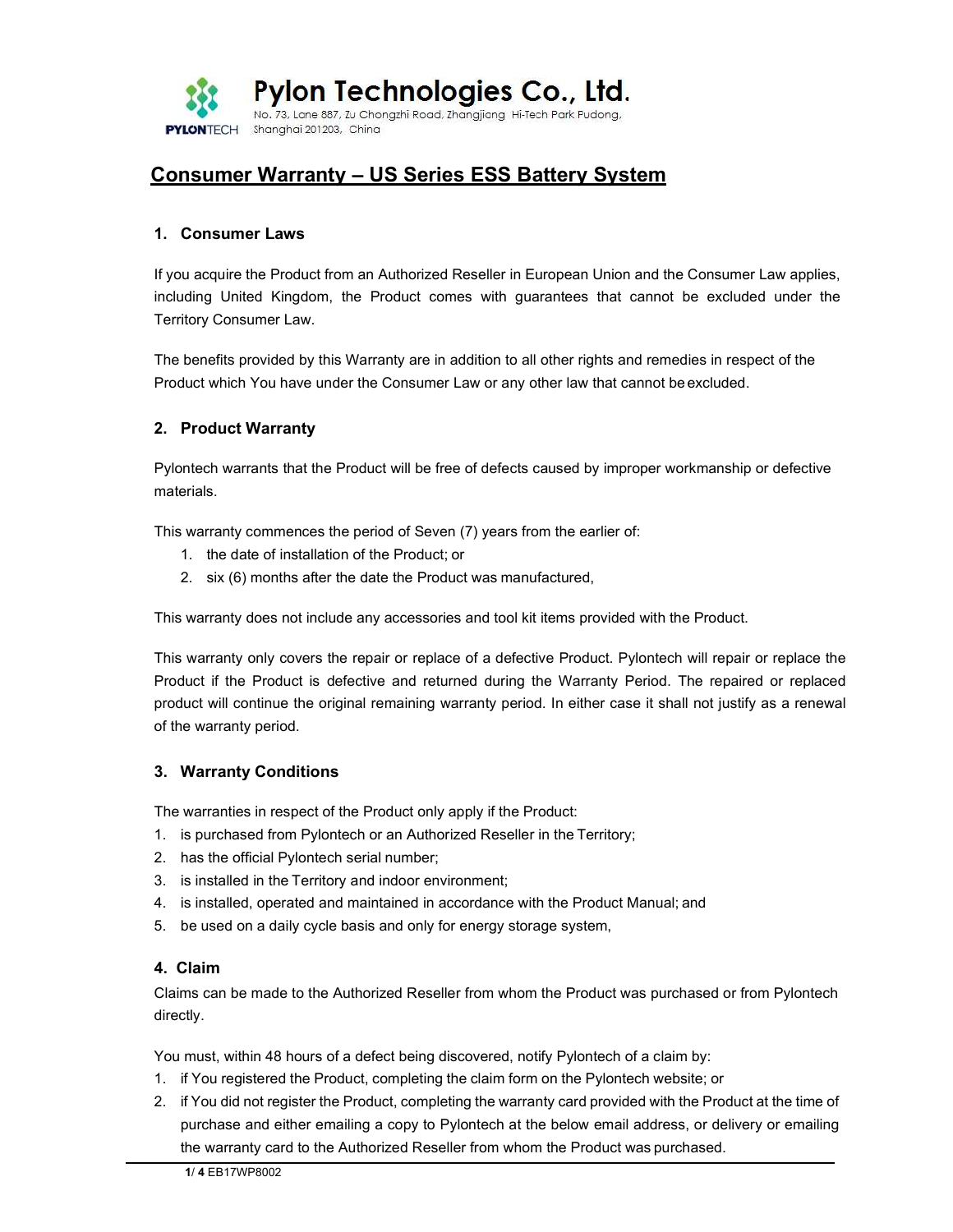

In order to claim under this Warranty, You must:

- 1. present the certificate of warranty declaration in its original form;
- 2. submit the invoice for the procurement of the Product indicating the date of delivery; and
- 3. provide the Pylontech system log data recorded by the Product as an indication of whether or not the Minimum Capacity has been achieved (but this would not be determative).

To make a claim to Pylontech directly, please contact:

Address: No. 73, Lane 887, ZuChongzhi Road, Zhangjiang Hi-Tech Park, Pudong, Shanghai; Post Code: 201203 Telephone: +86 2151317693 / +86 2151317697 Fax: +86 21-51317698 Email: service@pylontech.com.cn

Pylontech may contact You for further information regarding a defect. Pylontech may require You to complete root analysis testing of the Product to provide evidence supporting the claim. Final verification of the claim will be made by Pylontech.

If You dispute Pylontech's verification of the claim, the Product must be evaluated by an EU government certified testing lab or a certified 3rd party testing company. You will bear the cost of any 3rd party evaluation service charge (unless your claim is proven to be valid, in which case Pylontech will be responsible for the testing costs).

If any testing of the Product's capacity is required, the testing must occur in the following conditions

- a) The test is based on single US series battery module.
- b) The ambient temperature of the Product must be 25℃±2℃
- c) The initial temperature of the battery pods must be 25℃±1℃
- d) Constant voltage(54V) constant current (10A) charge till all the cell voltage above 3.50Vdc or till charge current less than 1Amps.
- e) Constant voltage(44V) constant current (10A) discharge till battery low voltage protection cut-off.

If the Product is no longer available, Pylontech may, at its discretion, replace the Product with a refurbished product or different product or parts with equivalent functions and performance according to the latest technical information available.

The Battery Module has a time value replacement guarantee for a period of 10 years. In this case, if the Battery Module is defective, the time value of the batteries is replaced. The fair value is calculated on the basis of a linear depreciation over a period of 10 years. That means a minimum of 80% of the usable capacity over a period of 10 years.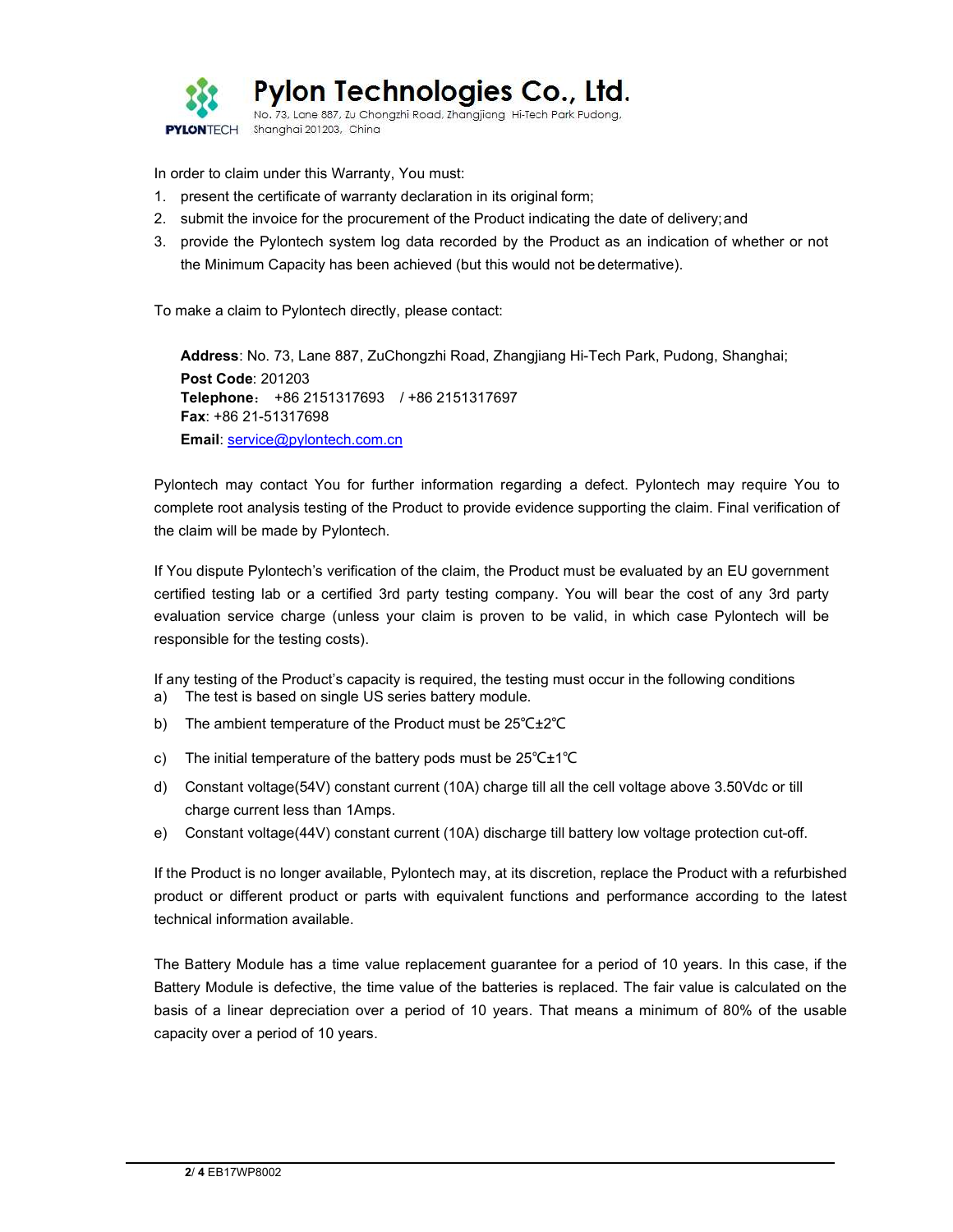

## 5. Exclusions of Warranty

To the extent permitted by law, Pylontech excludes all liability for the Product to the extent that any damage or defect has been caused or contributed to by the following:

- 1. Inverter or charger failure;
- 2. The Product being installed with inverters or charger which have not been certified by Pylontech;
- 3. Battery has not been operated properly according to the product manual.
- 4. You treat the Product improperly, negligently or in any other inappropriate way, including using the Product outside the recommended ambient temperature condition in accordance with the Product Manual;
- 5. Transportation, including but not limited by dropping, trampling, deforming, impacting, or spearing with a sharp item;
- 6. Storage, installation, commissioning, modification or repair of the Product that has been performed by a person other than Pylontech or a Pylontech's certified installer;
- 7. Abuse, misuse, negligence, accidents or force majeure events, including but not limited to lightning, flood, fire, extreme cold weather, or other events outside the reasonable control of Pylontech;
- 8. Any attempt to extend or reduce the life of the product without written confirmation from Pylontech, whether by physical means, programming or others;
- 9. Removal and reinstallation at another place from the original installation without the written confirmation from Pylontech;
- 10. Water, conductive dust or corrosive gas;
- 11. The Product has been connected with different type battery modules;
- 12. Battery have been connected with battery not from Pylontech;
- 13. Failure to install, operate or maintain the product in accordance with the Product Manual;
- 14. Normal wear and tear or deterioration, or superficial defects, dents or marks that impact the performance of the Product; and
- 15. Theft or vandalism of the Product or any of its components.

## 6. General provisions

This warranty is subject to the law of Territory

If any provision in this document is unenforceable, illegal or void or makes this document or any part of it unenforceable, illegal or void, then that provision is severed, and the rest of this document remains in force.

If any provision in this document is unenforceable, illegal or void in 1 jurisdiction but not in another jurisdiction or makes this document or any part of it unenforceable, illegal or void in 1 jurisdiction but not in another jurisdiction, then that provision is severed only in respect of the operation of this document in the jurisdiction where it is unenforceable, illegal or void.